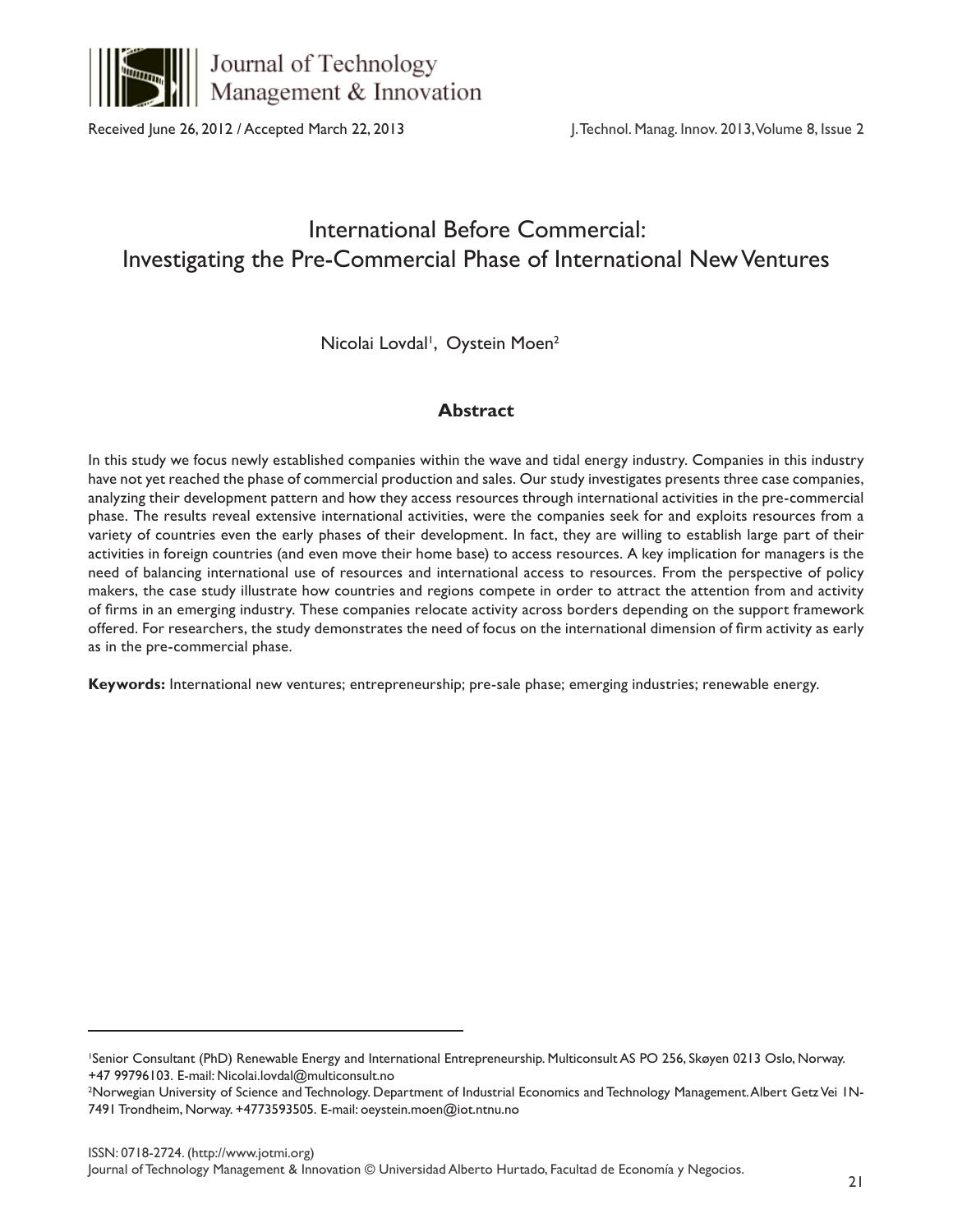# **Introduction**

In emerging industries the time and resources necessary before having developed a product ready for the market may be substantial as described by Jones (2001). It seem reasonable to assume that start-ups in new industries gets access to funding, establish organizational structures and engage in some kind of supplier relationships before they have a product they can offer to the market. An important question is to what extent the pre-commercial phase include international activities or primarily is oriented towards the country were the new firm is established.

Already in 1979 Luostarinen collected data on inward operations and cooperative operations used by the firms during the internationalization process. The results from this study and further follow-up studies revealed that most of the companies had started their internationalization with inward operations, continued with outward operations, and finally strengthened the process with strategic alliances, networking and partnering with foreign firms (Luostarinen, 1979; Welch and Luostarinen, 1993; Korhonen et al. 1996). Except from a few studies (Jones, 2001; Coviello, 2006; Coviello and Cox 2007), the international involvement in pre-commercial phases has not been given much attention in research. In the review of early internationalizing firms Rialp et al (2005, p162) call for "case studies to better understand the nature and processes of early internationalizing firms". Zahra (2005) agrees by pointing out the lack of empirical studies on the evolution of international new ventures.

Oviatt and McDougall's (1994, p49) has presented a widely used definition of international new ventures (INVs) " – a business organization that, from inception, seeks to derive significant competitive advantage from the use of resources and sale of outputs in multiple countries".

The definition above clearly states that research should include both the activities related to accessing and leveraging resources from international sources and the activities related to selling products in foreign markets. This study focuses on the first half of the definition.

When the internationalization of an INV is examined, the measures developed to monitor the phenomenon are typically made in ways that inherently demand the firms to already be established as exporting companies in order to be included in empirical studies. The fact that the internationalization process could have started long before there existed any commercial products are often neglected. As a consequence, most of the research is done with focus on firms with a ready-for-sale product and the sale of this product in international markets. This observation is very well described by Prasantham (2008, p379): "The tendency in the international entrepreneurship literature [is] to assume the existence of a suitable product offering that can be exploited in international markets from inception". This is a limitation when we know that it might take several years to develop a product that are ready for the market place. Hence, knowledge about of how firms use international opportunities to access and leverage resources in phases before they have a commercial product is vital to understanding the internationalization process.

Still, the existing research done seems to be strong on explaining the "second half" of the definition of an international new venture given by Oviatt and McDougall (1994), while the other half has not been properly investigated. In this paper we will focus on this research gap, examining international access and use of resources in phases before the 1st commercial international sale.

Based on a presentation of the development paths of three companies in the marine renewable energy industry (companies developing technologies to harness wave or tidal energy), we are able to present insight in the early phase development processes. On an evolutionary lifeline the marine renewable energy industry could be defined to be in the introduction phase (Anderson, 1984). There is no dominant design in the industry (IEA, 2006) while there are several firms worldwide in the full scale demonstration phase - i.e. just before a potential commercial break through. Most likely the marine energy industry will result in a number of new ventures with significant growth potential.

The paper is organized with a theoretical part focusing the international dimension of resource access build on resource based theory. This is followed by a methodology section, in the next part the three case studies are presented with time lines of their development. In the discussion section we comment on the international involvement of the case companies, followed with a conclusion and implication section were implications for investors, managers, public policy and further research are included.

#### **The international dimension of resource access**

In a network perspective it has been shown that loose relations gained early in a start-up's life are exploited when the firm sell their products on the international market (Sharma and Blomstermo 2003). Blomstermo et al (2004) found that former knowledge of international activities was perceived as an important asset in firms' ongoing internationalization process.

In a case study of three knowledge based software firms Coviello (2006) makes use of Kazanjian's (1988) four-stage life cycle model and assess network dynamics of INVs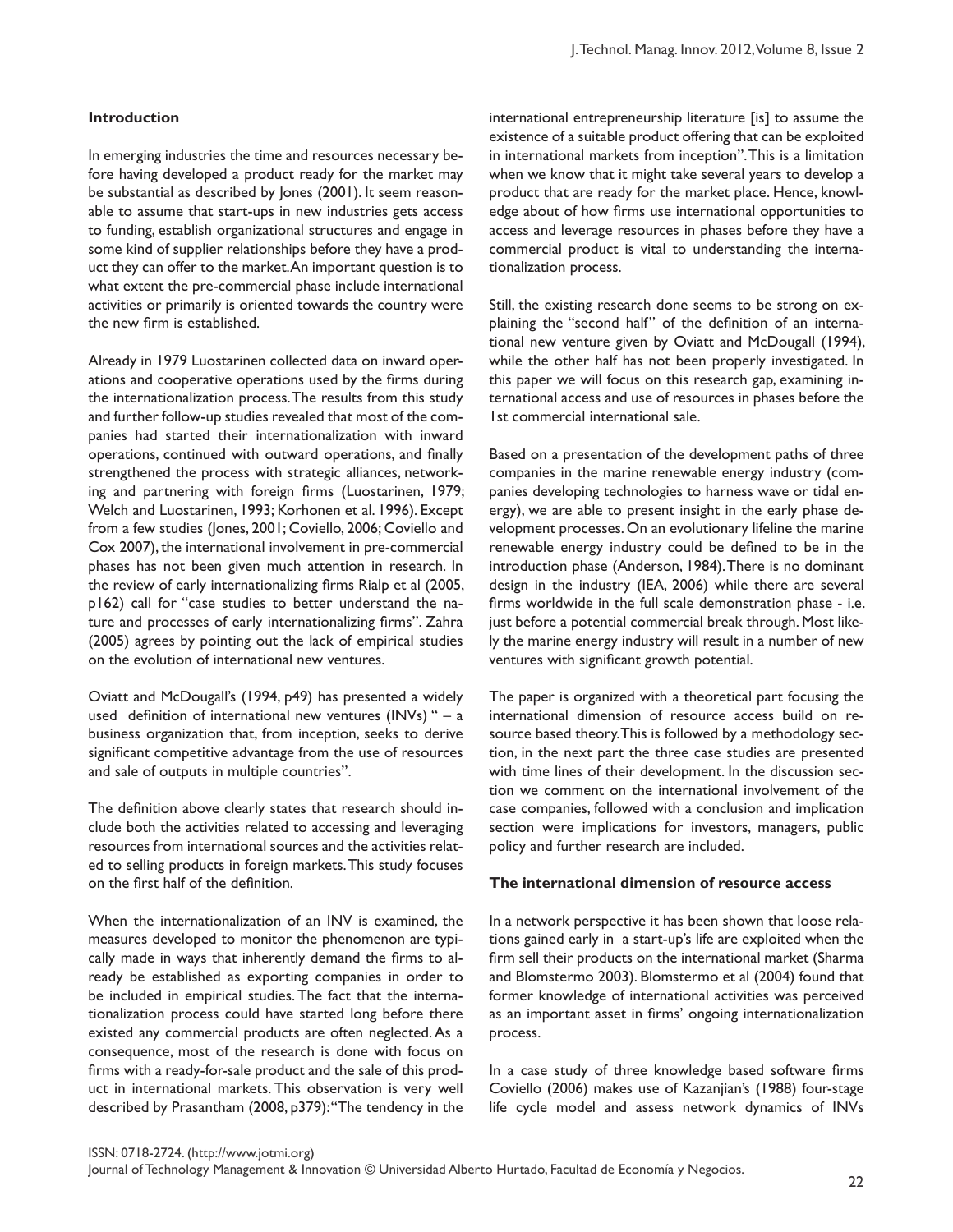changes at various stages of evolution. Her findings indicate that relationship established already in the very first phases of a firm's life cycle may affect the internationalization process, but she does not assess how this relates to international sales or growth. In a follow-up publication Coviello and Cox (2007) twist the focus to assess the resource flow through the very same network. They find that the type of resources generated and targeted shifted through the evolution process.

Autio et al. (2000) investigate the impact of a firms' age at first international sale on the subsequent international growth. They find a strong positive relationship. Early entry leads to higher growth in international sales, higher international sales as a percentage of total sales and to higher total sale. They explain this as "learning advantages of newness". Autio et al. (2000, p912) states: "… the earlier a firm goes international, the less well established will be its political and relational allegiances, and the more likely it will be that important foreign allegiances will develop alongside domestic ones. Thus, when an entrepreneurial firm operated in foreign markets during its formation period, it is more likely to embrace an international identity than an older firm and less likely to view foreign operation as risky or costly". This is supported by Brush (1995), who found that the younger a firm is at the first international sale, the more positive is its attitude towards international markets later on.

The foundation for these studies is taken from organizational learning theories that claim learning to be most efficient in domains close to an existing knowledge base (Cohen and Levinthal, 1990). Based on the same theoretical foundation we can derive that activities made before the commercialization will influence future international sales and marketing activities (Sapienza et al. 2006).

Kuemmerle (2002) introduces a somewhat different model where he makes a distinction between the flow of knowledge from foreign countries and the flow to foreign countries. He names the former flow Home Based-Augmenting and Home Based-Exploiting. In his model the flow to and from the focal firm is focused on knowledge, but the model could also be used to illustrate the flow of e.g. capital and other resources. Based on former literature on foreign direct investment and six case studies Kuemmerle suggests that during the early stages of an international venture augmenting activities are more prevalent than exploiting activities.

Jones (2001) revealed that more than 50% of the firms in her study of high-technology firms had other activities than sale as the first internationalization activity. The first action in an internationalization process is often connected to value chain activities as R&D, production and distribution. Hence, the process might include both outwards and inwards links,

and are likely to reflect the firms' current core competence and its needs.

Penrose (1959) states that a new venture must acquire and assembly a set of resources on their way towards commercialization. Along with Zahra et al. (2003) we suggest that international activities might be an integrated part in the process when a firm access new resources or leverage existing ones. Furthermore, we suggest that international augmenting of the resource base may be closely intertwined with future access to international markets.

# **The different resources**

In the resource based view, the competitive advantage of a firm is based on the resources the firm disposes. With lines back to the work in example by Penrose (1959) and Wernerfelt (1984), the resource based view of the firm is widely used and has as described by Crook et al (2008) received strong support. Resources may be classified as a) financial, b) physical, c) human and d) organizational capital (Barney, 1997). Earlier studies has indicated that political decisions on national level could affect opportunities regarding access to resources (Autio 2005) and market development (Foxon et al. 2005). Hence, we will treat political aspects as a separate point.

#### **Financial resources**

Coviello and Munro (1997) and Rennie (1993) define access to financial resources as a key challenge for INVs. Without financial resources, it would be almost impossible to e.g. develop advanced technology. It should be noted that firms following an incremental development path may gradually accumulate capital, while INVs often need considerable external resources for their rapid international expansion. The history of renewable energy technologies, and the characteristics of the value added from these technologies, has revealed access to governmental capital to be a crucial aspect of the industrial development (Steger 2005; Stern 2007).

Considering financial aspects, the marine renewable energy industry is part of the \$150bn clean energy market (Boyle et al. 2009). The level of private investments in terms of venture capital and private equity in marine energy was about \$55m in 2006 (Greenwood et al. 2008). The development of wave or tidal energy concepts are capital intensive. Marine Institute of Ireland has made a Development & Evaluation Protocol (Holmes et al. 2007) for wave energy concepts which include a rough budget. The estimated cost from concept verification to full scale demonstration project is €9m-€21m.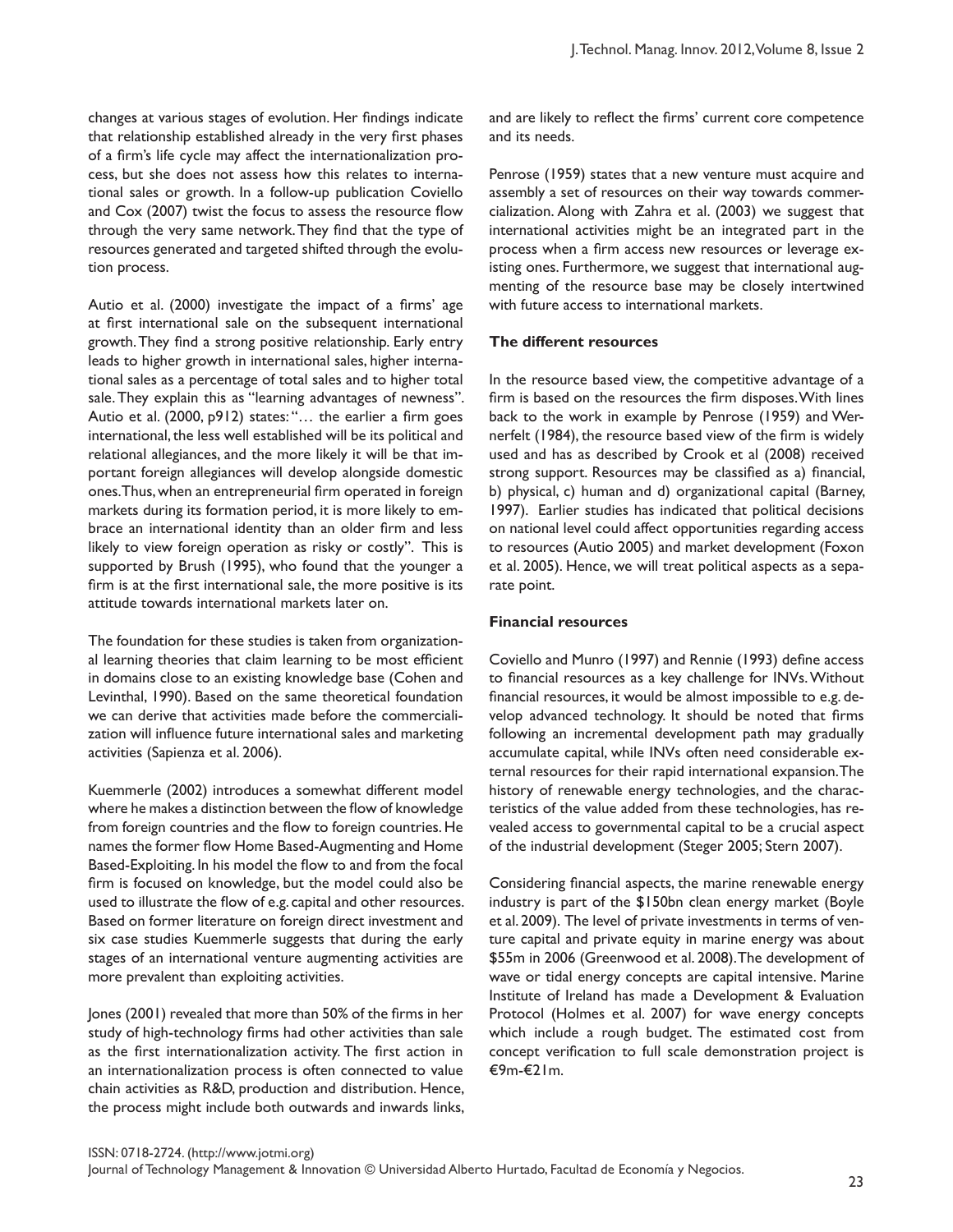Some countries have introduced special financial measures to support testing, demonstration and market development. Presently the UK can be considered as leading regarding financial support from the government. One example is the establishment of the Marine Renewables Deployment Fund, comprising £50m and expected to bridge the gap between prototype tests and commercial deployment with support to initial investments and favorable tariffs on produced electricity as part of this scheme (IEA, 2006). The stated objective of the UK, i.e. in particular Scotland, is to create the world's leading marine energy industry by 2020 (MEG, 2004). Portugal has established "pilot zone" on 320 km2 dedicated for wave energy projects. At the same time Portugal has introduced Europe's highest feed-in tariff (fixed price) on electricity (up to 0.26 €/kWh) from wave energy demonstration projects (MEI, 2007). Based on the combination of need for financial resources among these firms and the differences in funding opportunities between countries an important question is: to what extent does this situation impact the international activities of the firms in the pre-commercial phase?

# **Physical resources**

Empirical studies have identified that the key sources for competitive advantages for INVs are unique products, often related to the use of advanced technology (Moen, 1999). This indicates that the most important utilization of resources in the pre-commercial phase will be related to product/technology development. As described by Van de Vrande and Vanhaverbeke (2012), access to test facilities may be important for small firms. Within INV research, the access to physical resources as test facilities, medium sized pilot projects or full scale demonstrations has not been focused. Considering emerging industries with high levels of technological complexity, the geographical distribution of test facilities may be important for firm level decisions and strategies.

The physical environment offered in the renewable energy industry varies considerable between countries. Development of technology to marine energy requires testing in lab and at sea. A major part of the expenses related to testing and demonstration is connected to the needed infrastructure to accomplish the tests. In full scale testing or in a commercial power park a grid connection is crucial. Hence, the existence of grid near the coast line is of high importance. There are a number of countries who have lab facilities to test scaled models in labs. However, infrastructure required to do full scale demonstrations in the sea is in particular expensive and only a few countries worldwide have invested in infrastructure to support full scale deployment. UK, with the creation of NaREC (New and Renewable Energy Centre), EMEC (European Marine Energy Centre) and the WaveHub, is the only country with a full range of test infrastructure

to offer – from idea to full size parks with arrays of devices. NaREC is a public funded £30m facility to develop and test renewable energy technology on prototype level. EMEC is a public funded  $5M\mathcal{L}$  sea test site fully equipped for full size marine energy devices, subsidized by the EU and the Scottish Executive. WaveHub is a public funded £28m power cable with capacity to hook up four full size wave energy parks. As a consequence, the access to physical testing and development facilities may be a significant driver for international activities in the pre-commercial phase of the firms in this industry.

#### **Human resources**

Examining existing INV research, access to human resources has not been studied in particular. The experience and background of the project founder and the composition of entrepreneurial team have been included on some studies, but not how the firm act in order to get access to the individuals and the competences they define as critical.

The first real attempts to harness wave and tidal energy in an industrial scale were triggered by the oil crisis in 1973 (Ross 1995). However, these initiatives did not manage to develop competitive technology fast enough to be price competitive when the oil price felt again and faded out. Only a few academic communities continued to do research on marine energy during the 80-ies and early 90-ies. Hence, there were relative few persons with expertise knowledge in the field when the activity new start-ups entered the scene late in the 90-ies and up until today. This fact made the research institutions that had continued effort within marine energy attractive as partners for technology developers worldwide. Countries like Norway, UK, Japan, Portugal and Ireland should be mentioned as examples. The industry is still influenced by the former research culture and industrial international networks have been born out of this. The EU funded research programs like WaveTrain is a good example. The WaveTrain program educates people on PhD level on issues relevant for wave energy, while building an international network at the same time.

Basically, it should be expected that countries with a strong maritime industry will give the best opportunity for recruitment.

#### **Organizational factors**

Organizational issues have been a core focus in INV research. Alternative governance structure was one of four elements defining an INV in Oviatt and McDougall's shaping paper on the phenomenon (1994). INVs are known to rely on less resource demanding structures than larger firms (Gabrielsson and Kirpalani, 2004).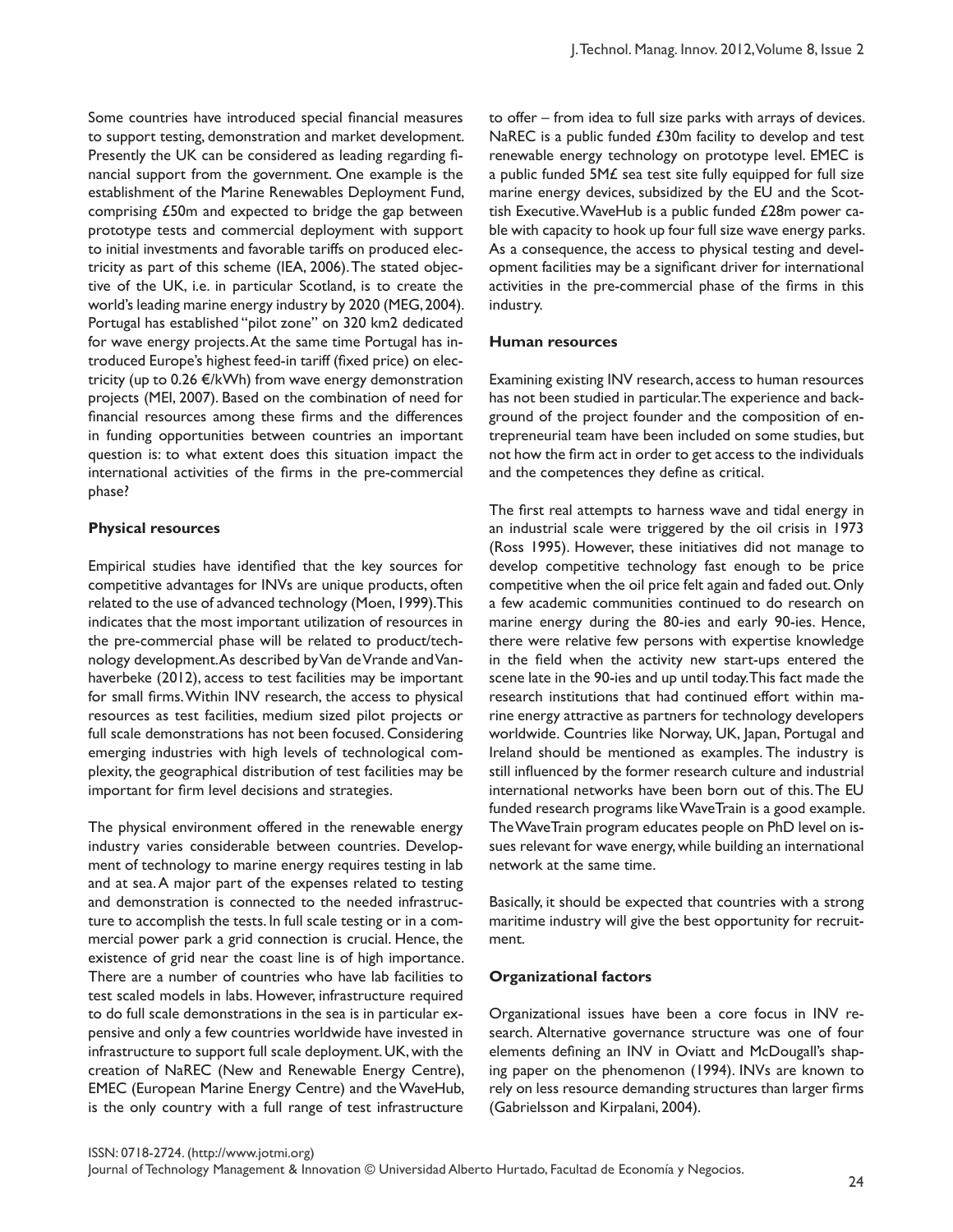The marine energy industry is dominated by start-ups. In an assessment of characteristics that facilitated early internationalization in the three industries deep sea wind, wave and tidal energy Løvdal and Aspelund (2010) reveal that 94 % of all technology developers are some kind of start-ups. They also show that many of these start-ups rely on partnership as a strategy for growth and internationalization. It should be expected that the case companies have external relation to a variety of partners, but the degree of international partnerships need to be investigated.

# **The political environment**

Løvdal and Aspelund (2010) concluded that long term governmental support, license challenges and lack of public awareness are perceived as major industry barriers within the marine energy industry. These barriers are heavily affected by national political decision, laws and regulations.

The role of institutions and political framework in building and sustaining INV's competitive advantage have been overlooked in the INV research (Zahra and George, 2002; Etemad 2004; Autio, 2005; Rialp et al. 2005; Zahra, 2005). McDougall (1989) compared INV with domestic firms and found that INV perceived governmental policies more restrictive than firms with domestic focus. It is unclear whether this was because INV seek more attractive policy context, or if it indicates that INV is confronted with increased regulatory requirements when competing abroad. However, political context and governmental institutions are well known to affect innovation and are e.g. central within innovation systems theory (for an example on renewable energy see Foxon et al. 2005; for a more general framework Bergek et al. 2008).

# **Key points for the case studies**

We started with presenting a research gap with regard to the level and type of international activity in the pre-commercial phase of new firms. Following the arguments presented by Autio (2000), Brush (1995) and Moen (2002), it could be expected that high international involvement in the early development phases are positive for international market success when entering the sales and commercialization phase. For the specific resources we have identified key questions:

Financial resources: Public financial support schemes vary between countries, were the UK and Portugal offer the highest level of support. To what extent does this have consequences for firms established in other countries?

Physical resources: Only the UK offer a full range of testing facilities, does this influence firm level decisions and strategies?

Human resources: Countries with a strong maritime industry has better supply of competent employees, but we have limited knowledge of recruitment opportunities across national borders.

Organizational resources: The industry is dominated by start-ups, to what extent do these firms involve in alliances with others firms? Do they develop alliances across national borders or mainly within the country they are founded in?

When considering the political environment, we have outlined how different nations have developed financial support schemes or demo/test and pilot facilities. Nations are typically motivated to facilitate the development of renewable energy technology and markets by three reasons; 1) to fulfill their international climate obligations, 2) to secure the supply of energy and 3) to sustain economic growth. In total, the political environment might influence access to both financial and physical resources, and it seem likely to expect that this will be reflected in the choice of countries given attention by the case companies.

We expect to identify an effect of these resource related factors on the international involvement of the firms. But we have limited knowledge of the strength of such effects – are they key drivers of all decisions and strategies of the firms or only minor factors with limited impact? Are the choices made in the pre-commercial phase changing the entire development paths of the companies and in case what are the consequences for managers, investors, public policy and for further research?

# **Methodology**

From a methodology perspective, our research may be described as case study with multiple case data and multiple unit of analysis (Yin, 2003). The case is the emerging marine energy industry and in-depth studies of three case companies. Case studies has been recommended to investigate complex and context-specific internationalization processes (Coviello, 1997).

The three case companies were selected based on defined criteria. They have all reached the phase "testing in real sea condition". This means they have achieved a level of maturity that indicated capabilities to develop a product and to get access to the required funding to test in large scale at sea. Further, they have all conducted extensive international activities as part of their business/technology development. Jones and Coviello (2005, p294) recommend mapping of international activities on a time line to get the grip of each firm's "fingerprint pattern and profile of internationalization behavior". To fit their framework to our case we have extended their definition of an internationalization event to

ISSN: 0718-2724. (http://www.jotmi.org)

Journal of Technology Management & Innovation © Universidad Alberto Hurtado, Facultad de Economía y Negocios.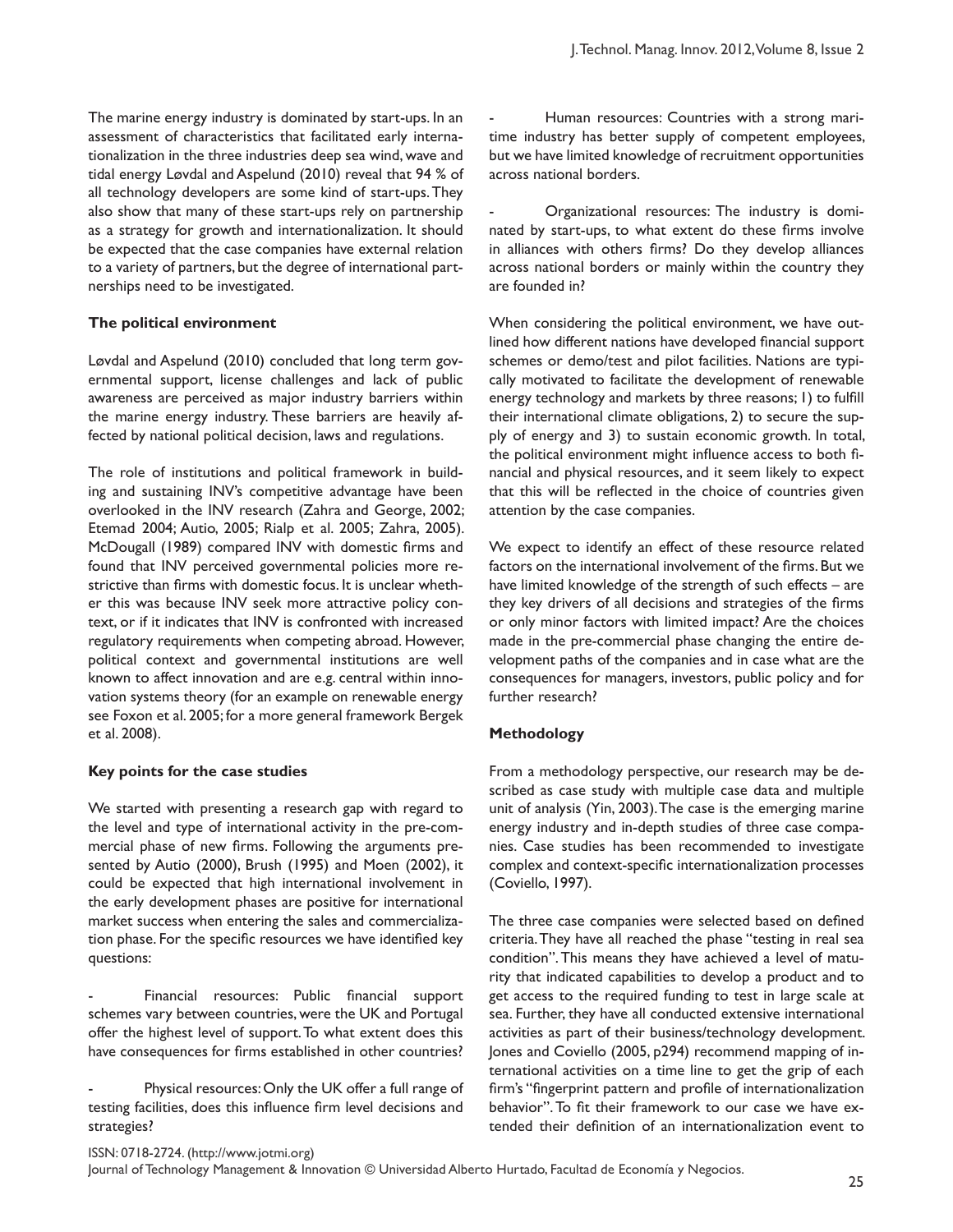"every international activity with the purpose of accessing, using or leveraging resources". Following the work of Sarasvathy (2001) we have not distinguish between events that have been planned (effectuation) or has occurred as a contingency (causation). Case data was gathered from public available information (web pages, conference papers, newspapers, magazines, annual reports etc). We searched for information using a variety of keywords both in open databases using Google and Google Scholar but also in ISI Web of Science, ProQuest/ABI Inform and SCOPUS. The results of these sources of literature was combined with information obtained from industrial seminars and conferences. A case description, with a set of events on a timeline, was produced on each case. Actual company names have been used on the most important events to ensure a high reliability. This description was then sent to and reviewed by a represent from the manager or founding team in each company.

To enhance external validity we have included relevant information about the political and industrial context. It was regarded as important to get access to firms within the renewable energy industry, and important to be able to present case studies were actual developments are described. By focusing on one industry we reduce the risk of getting confound results (Rouse, 1999). Still, with the use of three different cases, each with different characteristics, we are able to give a more nuanced picture of how the companies in the industry act.

#### **Case descriptions**

In the three case illustrations below we first present a timeline showing the most important internationalization events with comments. This is followed with a paragraph with assessments of the internationalization fingerprint related to resources and markets.

#### **AWS Ocean Energy**

Origination form the Netherlands, AWS Ocean Technology has used parts from suppliers from different countries and assembled them in Portugal. The hull came from Romania, generator parts came from France and China, a converter from Germany, the submarine cable came from Italy and some parts came from the Netherlands. The deployment of the device was a trial and error process with several local suppliers involved.

When succeeding in deployment of the full scale device they became the most powerful grid-connected offshore wave energy generator in the world. After gaining experience in Portugal a company was set up in Scotland to commercialize the technology. Shortly after, the majority shares of the Scotland based company was bought by a London based investment firm. The new board included senior personnel with experience from Gamesa, Spain's leading wind turbine producer, and management of private equity investments in international energy projects. The new management team aims to make a new test of the device at European Marine Energy Centre (EMEC) in Scotland. To be able to deploy a new test device they received new public funding directly from the Scotland Executive. Further, they got funding from the UK based public agency Carbon Trust through their initiative Marine Energy Accelerator whose aim is to accelerate the development of promising low-carbon technologies. After these initiatives they first secured investment from the Dutch oil & gas company Shell and an investment fund based on the Cayman Islands. Shortly after they raised new funds from Shell and from the public fund Scotland Executive.



Figure 1 Timeline of AWS Ocean Energy

Journal of Technology Management & Innovation © Universidad Alberto Hurtado, Facultad de Economía y Negocios.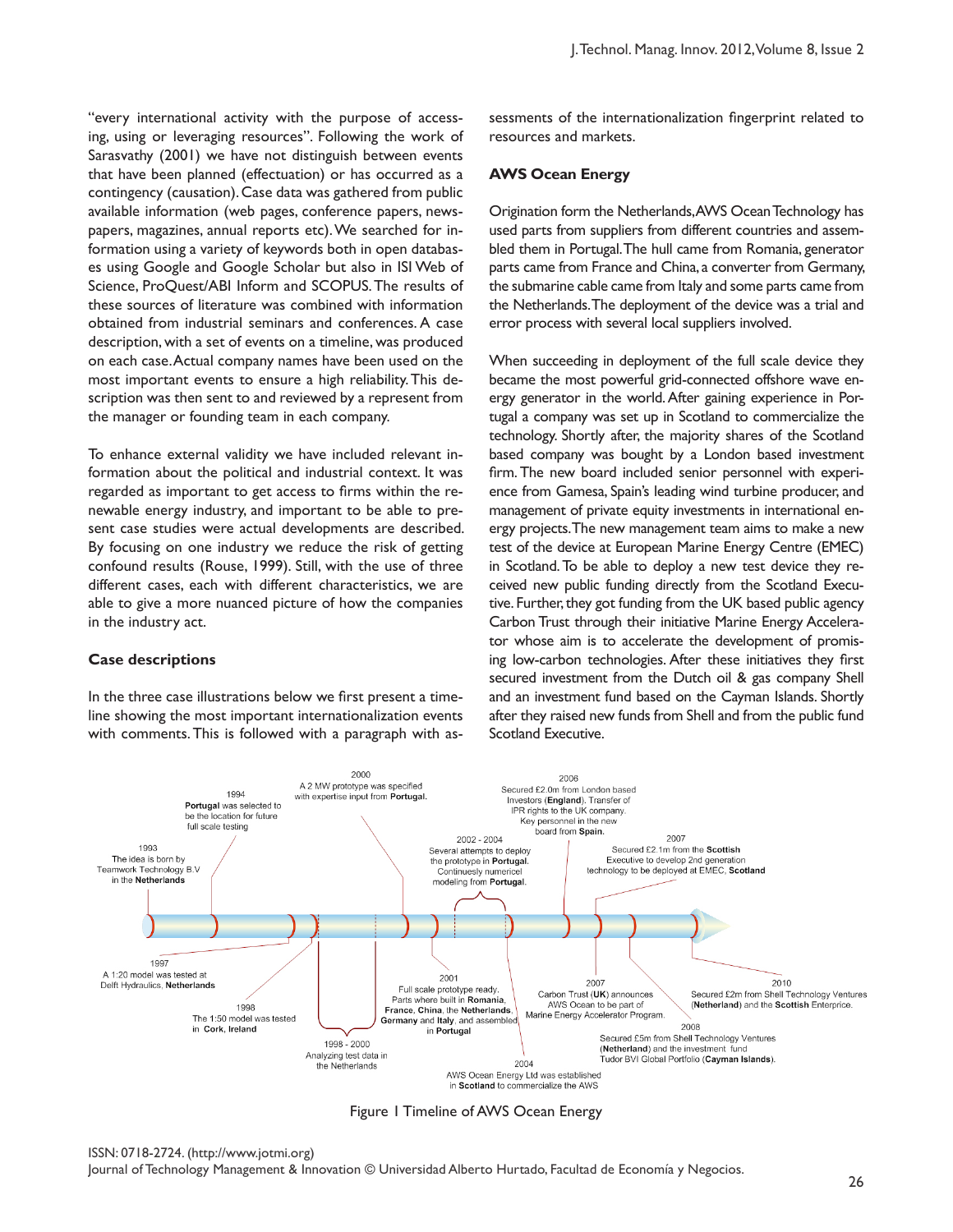# **Internationalization fingerprint**

In the Netherlands the potential for wave energy is considered to be low and there are no tailor made political support for marine energy. However, the country has high skills and capabilities related to other marine industries such as shipping, oil & gas and engineering. Already one year after the establishment of AWS Portugal was selected as the place to deploy their prototype. This was done to access Portugal's attractive feed-in tariff and to exploit the apparent hassle free procedure of getting a permit to deploy the device. The prototype was specified with the contribution of knowledge from Portugal. In Portugal they had earned a reputation as leading regarding hydrodynamic calculations and a semi-commercial research centre connected to the technical university was set up to provide services to the emerging wave energy industry. This centre holds a wide industrial network with value for start-ups. Before the prototype was built a scaled test of the device was done in Ireland, where they have suitable test facilities along with the needed experience.

The full size prototype was assembled in Romania because of their international competitive shipyard. After a fairly successful deployment of the prototype the company needed substantial new funding to further develop the business. A subsidiary in Scotland was set up because they knew the investment climate in Scotland was better than in the Netherlands. They found local investors in the UK and established a new independent firm and moved the full IPR over to this firm. Through this firm they have managed to get substantial governmental funding from Scotland to develop a 2nd generation device to be tested at Scotland's public funded test facilities at EMEC. Further, they managed, after a competition, to be part of a UK program where the company got financial support earmarked to accelerate the technical development. Finally, the company secured a major investment from an investment fund based on Cayman Islands together with Shell (who have their HQ in the Netherlands). This investment was topped by a public co-financed investment.

Overall, the strong international involvement has characterized the entire development process of AWS Ocean Energy.

# **Advanced Wave Energy (AW-Energy)**

Origination from Finland, the prototype was tested in two different places in the world. First in Pacific Ocean (Ecuador), later the same year the prototype was launched at European Marine Energy Centre in Scotland to test the concept in rough Atlantic Ocean environments. After these tests were conducted AW-Energy was awarded a grant from TEKES (Finnish Funding Agency for Technology and Innovation), the main government financing and expert organization for research and technological development in Finland. The subsequent year AW-Energy secures an investment from a Finnish venture capital firm (Aura Capital) and from Sitra, the Finnish Innovation Fund. The same year the first device of a planned array was constructed and deployed in cooperation with a Portuguese construction company. They increased the activity in Portugal through a joint venture with Eneolica, a subsidiary of one of Portugal's leading business groups (Lena Group), to establish a wave energy park. Three months later Finland's biggest energy company invests



Figure 2 Timeline of Advanced Wave Energy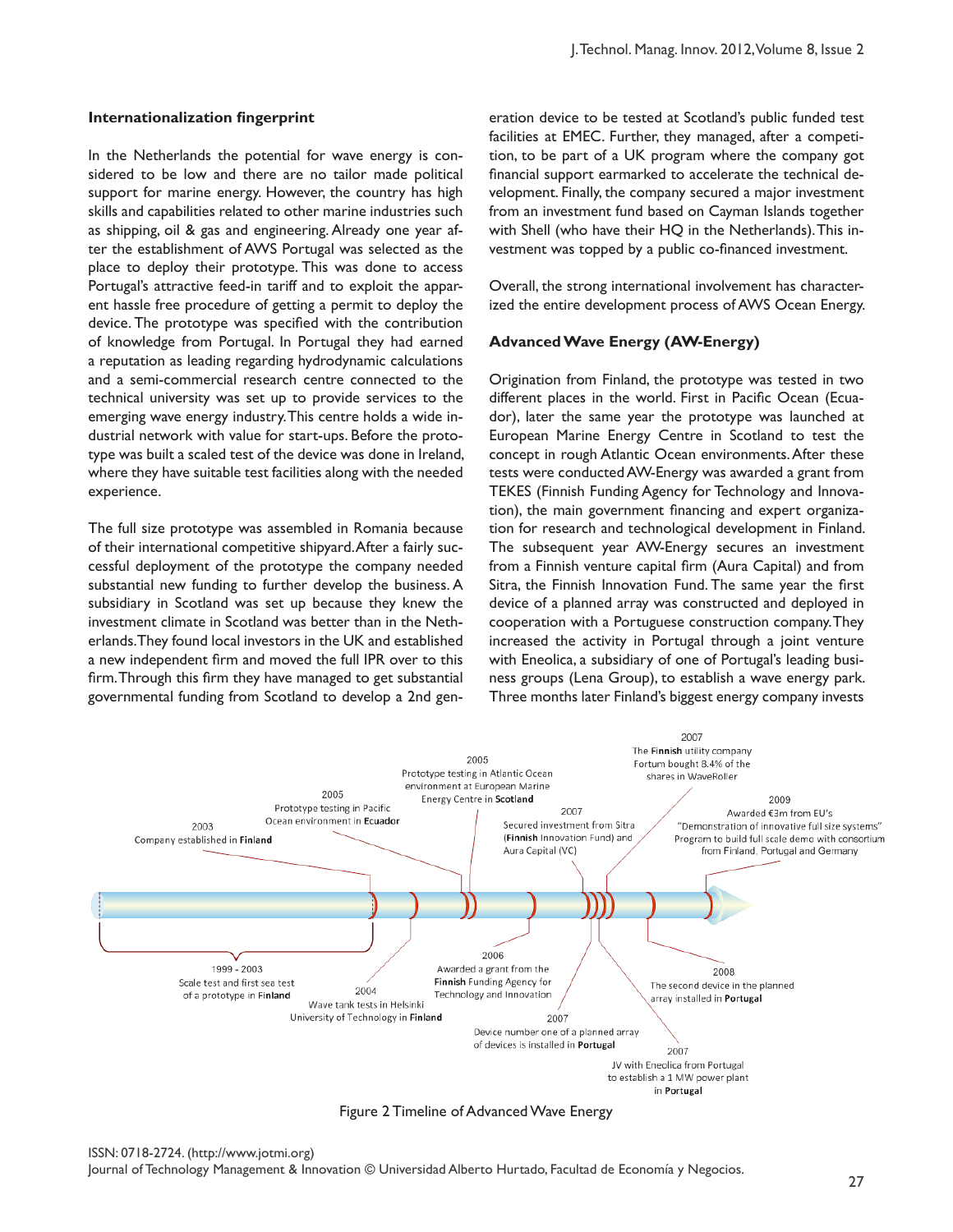an undisclosed sum in AW-Energy to get 8.4% of the shares. The recent development is the awarding of €3m from EU's new funding program for ocean energy "Demonstration of innovative full size systems".

#### **Internationalization fingerprint**

The potential of wave energy in Finland must be regarded as low and there are no particular political measures to develop marine energy. As a consequence, AW-Energy had to aim for the international market. By performing tests in both the Pacific and the Atlantic Ocean they gained experience from different environments in the world and were in a better position to judge the appropriateness of their technology at different climate and wave conditions. Just as we saw in the case of AWS, AW-Energy has explored the option of using existing infrastructure for testing at EMEC, Scotland. After conducting test abroad the company secured financial capital in form of grants and investments from Finnish state owned funds. With international experience from testing and with new funding they establish a project in Portugal with local partners through contracts and the joint venture establishment. As with the case of AWS, this was done to exploit the attractive electricity price given for electricity from wave energy in Portugal. Again, we can observe that a big player from the country where the idea was born invests in the start-up after they have built an initial basis of resources and international experience. Finally, we can see that the combination of AW-Energy's partners and their own resource base put them in a position where they are granted significant funding from EU to build a full scale project.

# **Ocean Power Technologies (OPT)**

Ocean Power Technology was incorporated already in 1984 in the US, but the first commercial activity and the development of their wave energy technology was first initiated from 1994. Shortly after OPT announced an agreement with the Japanese construction company Penta-Ocean to develop a prototype of a wave energy device. The Japanese company part funded the development. In return, OPT gave Penta-Ocean exclusive rights to market its product in Japan. During the rest of the 90-ies OPT developed their technology and did research for the US Navy to study the feasibility of wave energy. US Navy has since then been an important income source for OPT. The US navy has bought research services for more than \$18m (Fedspending 2009) and has funded many tests allowing OPT to develop their technology. Early in this century OPT established a subsidiary in Australia and sold 5% of the mother company to the Australian energy company Woodside. In 2003 OPT was listed on London's Alternative Invest Market stock exchange and raised £22.4m on the initial offering. The following year they established a subsidiary in UK who soon formed a joint venture with the Spanish utility company Iberdrola and made an agreement with the energy company Total of France to investigate the potential to develop wave energy projects in France. The UK subsidiary was awarded (as one of four companies after competition) a position at the £28m public funded Wave-Hub in England. The same year the mother company applied for permits to develop a wave farm in the US and signed a marketing cooperation with Lockheed Martin, making them



Figure 3 Timeline of Ocean Power Technologies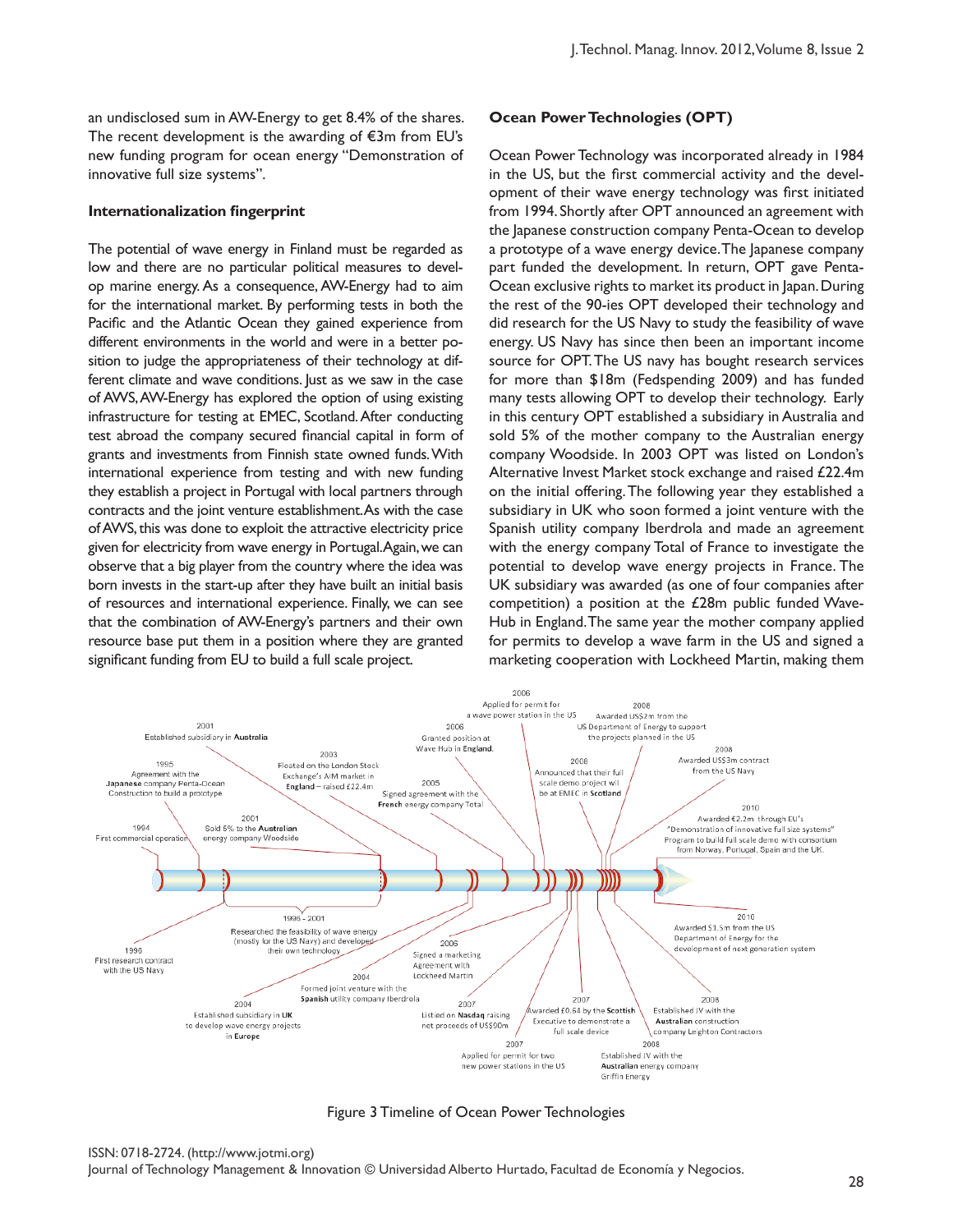a global partner. In 2007 OPT was awarded a grant from the Scottish Executive to build a full scale demonstration device. This demo project will be placed at EMEC in Scotland. Further, the same year, OPT applied for permit to develop two new wave farms in US. 2007 was concluded with OPT taking the company to NASDAQ raising new \$90m. In 2008 OPT announced two new JV to develop wave energy projects, this time in Australia. Further, they were awarded \$2.0m from the Department of Energy to support a wave energy project in US and received a new \$3.0m contract with the US navy.

#### **Internationalization fingerprint**

The OPT case is an extreme example of how a company can have extensive international activities without really having entered the stage where they have a fully commercial product to offer. Very early the company made an agreement with a Japanese company where they exchanged technology and funding with an exclusive right to market the product in Japan. Through this move they leveraged their resources and got a future option for foreign sale. OPT have established several joint ventures and agreements with leading foreign companies to prepare future sales in foreign countries, either through their mother company or through one of the subsidiary. They have also established a marketing agreement with a global player who they have been cooperated with in their home market on research project related to the core technology. The following statement is from the annual report (OceanPowerTechnologies 2008, p 9): "By collaborating with leaders in renewable energy development, we believe we are able to accelerate both our in-house knowledge of the utility power generation market and our reputation as a credible renewable energy equipment supplier". As we noticed on the two former case, OPT do also plan to exploit existing infrastructure in Scotland and England to build their first full scale demonstration and a full scale power park.

OPT was the first company who is listed in US after being listed at the London Stock Exchange's AIM market and is by far the company within marine energy who have raised the most money. We see they have exploited the favorable context of the London Stock Exchange and political framework in the UK to achieve substantial funding from both private and governmental sources. After building an extensive portfolio of international and national projects OPT float on the NASDAQ stock exchange to get access to more funding.

#### **Discussion**

Both Rialp et al (2005) and Zahra (2005) stated a need for studies on the evolution of international new ventures in order to increase our understanding of their development paths in the early phases. In the final section of the theoretical part we asked if the international, resource oriented factors would be key drivers of all decisions and strategies of the firms or only minor factors with limited impact? Based on the three cases, the answer is straightforward: These firms are highly international prior to the commercialization phase, and the international, resource access processes fundamentally drives the development of the companies. We would like to point to some specific observations based on these case companies:

First, the access testing and development infrastructure has resulted in strong orientation towards Scotland and Portugal in particular. The resources they offer are typically infrastructure for testing, concession regulations, financial support schemes and other resources related to national policy. Hence, early internationalization decisions seem to be highly affected by national political context in different markets. We also found that start-ups are willing to establish activities in foreign countries to access the necessary resources.

Second, we found that start-ups establish projects related to technology development and funding (use of strategic alliances and partnerships) with a broader geographical scope. In this search for partners, the variation with regard to which countries they include seem to vary to a much higher extent than for testing and development.

Third, we also observe heterogeneity between different nations' ability to provide testing and development infrastructure. On a national level, the development of a marine energy industry may be regarded as a valuable resource and the policy makers seek to provide resources that firms in that particular industry find valuable on their level. A important characteristics of the testing and development infrastructure is that they are immobile (Peteraf, 1997) in the sense that they cannot be accessed without doing physical activities inside the nation where they are provided. Still, foreign companies can aim to access them – if they are willing to relocate some activities. Following Collis and Montgomery, competitive advantages can be attributed "to the ownership of valuable resources that enables the company to perform its activities better or more cheaply than the competitors" (1999, p.27). In an earlier publication (Collis and Montgomery, 1997, p.30) the same authors defined the value of a firm's resources to lie "in the complex interplay between the firm and its competitive environment along the dimensions of demand, scarcity, and appropriation". By reflecting these statements on our findings from the marine energy industry we suggest that the existence and importance of the immobile resources can be understood by combining the lenses of the nation offering the resources and the firms accessing them. Some nations are in more need than others to facilitate certain industries (Encamation and Wells Jr., 1986).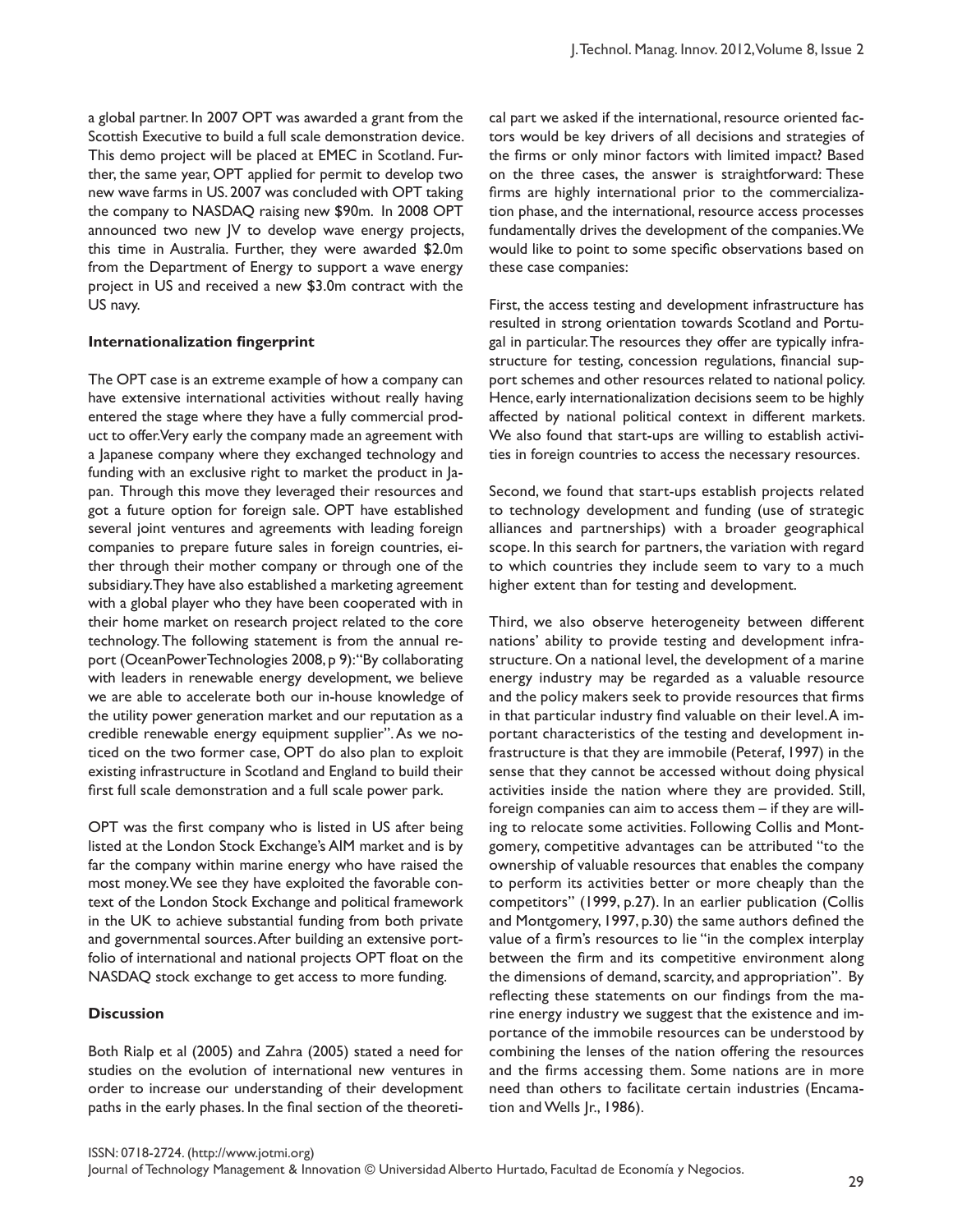Fourth, when examining the different types of resources, human resources do not seem to be important in relation to the international dimension. Basically, this is not regarded as a critical factor for any of the companies. It seem as they expect recruitment to be more a function of their financial strength than depending on where they locate activity. Also, human resources may be regarded as easier to transfer (move) between geographical locations than in example testing infrastructure.

Fifth, instead of headquarters Kuemmerle (2002, p104) expanded on Porter (1990) and introduced the expression "home base" defined as "the location where strategic decisions are made, where resources are allocated, and where knowledge is managed" where "all ventures start from or converge to one home base". The interesting question with major impact is whether companies are willing to change the location of their home base. AWS have not only inward and outward activities (Jones, 2001), but have moved their headquarters to another country to change the political context which they were operating in to get better access to the immobile resources described above. As a Scottish company they have received substantial governmental support from Scotland and the UK. The same principle applies to OPT, who established a subsidiary in UK, and then received substantial governmental support in UK and was listed on London's AIM stock exchange. We quote OPT's CEO (Taylor 2006, p.66): "Traditionally when companies listed they tended to do so in the countries where they were headquartered. But for an increasing number of renewable energy companies it makes perfect sense to look further afield where the political and investor audiences are potentially more receptive, while maintaining a broad international scope". To a certain extent it would be correct to claim that even Advance Wave Energy who still holds their headquarters in Finland have changed the context they are operating in. After they had done the initial test of the concept their main activities have been abroad and their first full scale test is done in Portugal where the governmental support is attractive.

The international entrepreneurship literature have studied the phenomenon of hybrid structures (Gabrielsson and Kirpalani, 2004), but in these cases we observe a whole industry that are willing to place their core activities in foreign countries to access valuable resources in a pre-commercial phase. Some of they are even willing to move their strategic home base.

Sixt, from former research we have seen that companies established in proximity to an industry hot spot (Pouder and Caron, 1996) receive more investments from international investors (Coombs and Deeds, 2000). In addition, we see from the OPT case that they use their unfinished technology to secure future access to key markets all over the world. A statement taken from OPT's annual report reveals this as part of a planned internationalization strategy (Ocean-PowerTechnologies 2008, p10); "By enabling customers to experience our technology first-hand, we believe we will be able to facilitate our entry into our target markets". An even more extreme example is OPT's move to London's AIM stock market (LondonStockExchange 2004) that was caused by their wish to "raise our profile within Europe to help us move into this important market". The same phenomenon applies to Advanced Wave Energy, though in a smaller scale. They used the demonstration project in Portugal as an opportunity to plan the roll-out of a future power park in Portugal together with a local partner. This is part of their internationalization strategy; testing the model of alliances to prepare for a global roll-out with limited resources.

What we have seen through the case companies and the survey data is that start-ups seek to establish technology related activities in those countries that also represent future markets. We can also observe that firms make Memorandum of Agreement with large companies (typically energy companies) to part finance pilot and demo projects in the home countries of the large companies. The agreements typically include an option for the large company to further establish full scale power projects when the technology has been tested.

This observation may represent a major difference between internationalization in industries with short lead time for new innovations and in those with long lead times. In industries with long lead time we can expect the innovation to be in the overlapping phase between pre-commercial and commercial for a much longer time than in those industries with short lead time.

Finally, the pre-commercial phase may be regarded as a marked for future options. Seen from the perspective of the start-up, the activities in this phase may be regarded as part resource access and partly a preparation for sale. It is likely that activities with these characteristics are more frequent in emerging industries because large companies often seek to secure access to a portfolio of future options. Start-ups with innovative technology may be regarded as providers of new technology options that eventually may take a large market shares.

#### **Implications**

For managers, a major implication of our study is that getting access to resources internationally could be perceived as a valuable asset and could be leveraged into e.g. funding from investors. Start-ups with proven ability to maneuver in the international arena in pre-commercial phases appear as viable companies with international growth potential.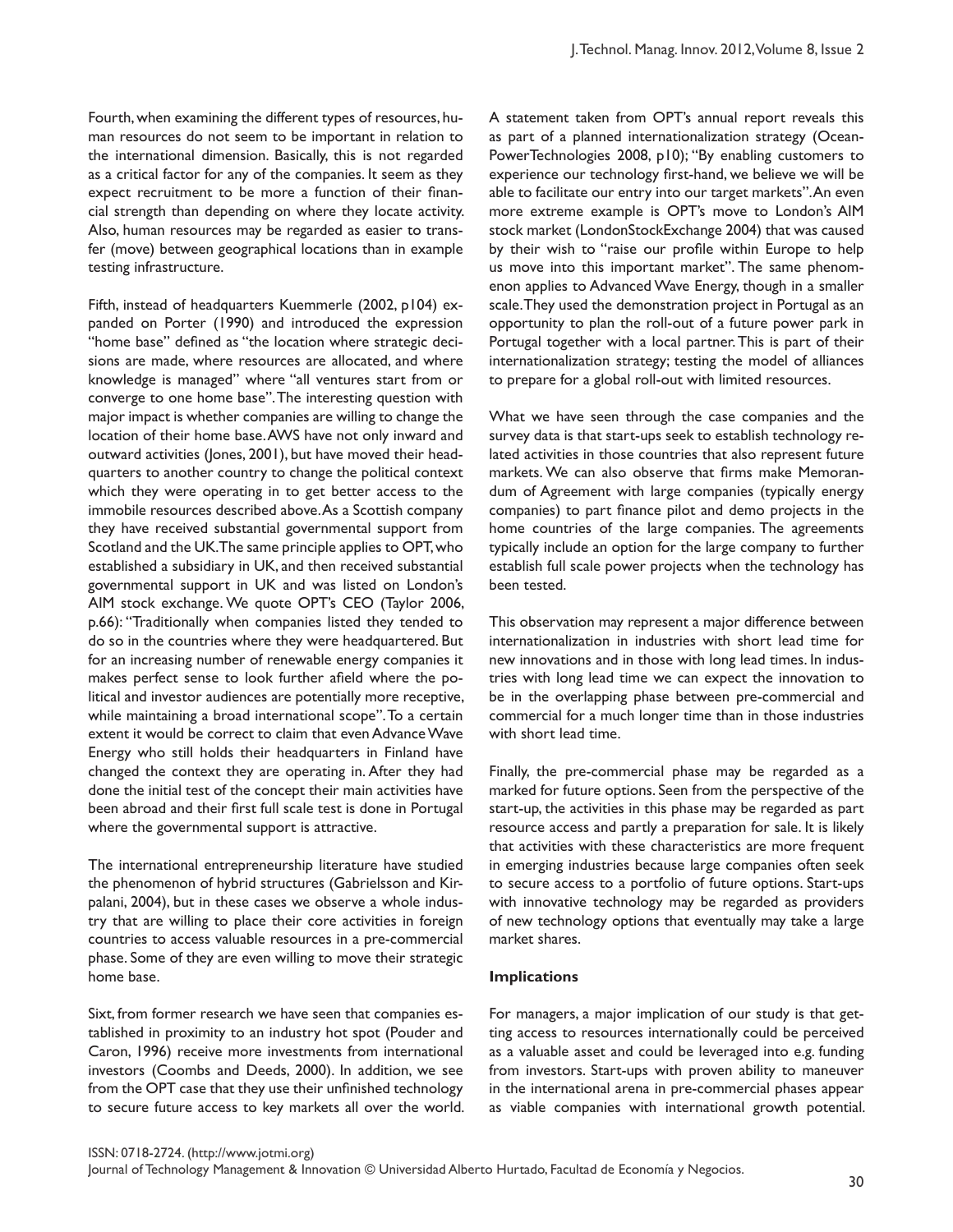Since no company in the whole industry can be claimed to have reached a commercial phase we cannot prove the link between international activities before commercialization with future access to international markets. However, based on the statement from our case companies we can conclude that it is an intention to exploit the international work done in early phases when they reach the commercialization phase. In addition, the location of activities in areas defined as industry "hot spots" may give access to testing infrastructure, new partners and be positive in discussion with investors. Overall, the international activities in the pre-commercial phase are important and should be carefully developed in order to position the firm for long term commercial success.

Investors should assess to which extent potential investment cases have accessed and leveraged resources internationally, and what kind of relations they have made through these activities. Early international activities may affect the international market potential. Technology development partnerships, willingness to relocate activity and use of positive support mechanism across national borders may characterize firms which develop capabilities positive for long term success potential.

For public policy, the study reveals that it is possible to attract promising foreign companies in new industries even in early phases of a company's life. The most distinct effect is as expected were some geographical areas offer immobile resources as testing and development infrastructure. Policy makers in countries where start-ups consider leaving because of better governmental support in other countries need to evaluate the risk for loosing promising start-ups before they actually start to generate income. An important observation is that the political context might be so important for start-up companies that they are willing to move the main office to a foreign country to actually change the political context. An interesting issue with high economic impact is to what extent start-ups might exploit other nation's immobile resources in the phases before 1st sale, without moving their strategic home base.

Considering implications for research, former studies has presented constructs for measuring degree of international suitable for firms who have a ready-for-sale product. Future research should develop new constructs to measure the degree of international in phases before 1st international sale. This is especially important based on the need for research focusing whether start-ups with a high international focus in early phases have a higher potential for survival and international growth. Another promising research area would be to investigate innovation speed to evaluate whether early international activities affect the speed of product development. Of particular interest is research on the phase where

the start-up has a product that is unfinished, but mature enough to be of interest for potential future customer – immediately before a potential commercial break through. Results from this study shows that this is the phase where managers decide which market to focus their effort.

The use of only three cases is a limitation of the study, further studies should both attempt to use a single case approach to get deeper knowledge about the development processes and use multiple case studies and surveys to build knowledge about similarities and differences between companies. In addition, other emerging industries should be included in further studies. Even with these limitations, we have been able to map the development process for each of these firms, presenting the type of extent of the early international activities of the firms.

# **Concluding remarks**

The three case companies have extensive international activity. We do not know yet if they will achieve superior results compared to other companies in this industry with less international focus. Further studies need to investigate both the advantages and the disadvantages of an international orientation in the pre-commercial phases. When we evaluate the number of partnerships, the focus on technology development, the need for financial resources and the complexity of these processes combined with limited management capacity due to the size of the firms it is easy to conclude that managers in these companies face significant challenges. Even with these challenges, it is important to keep in mind the importance of new firms for job generation and economic development. Some firm in new industries emerges as winners with high growth levels and high return for investors.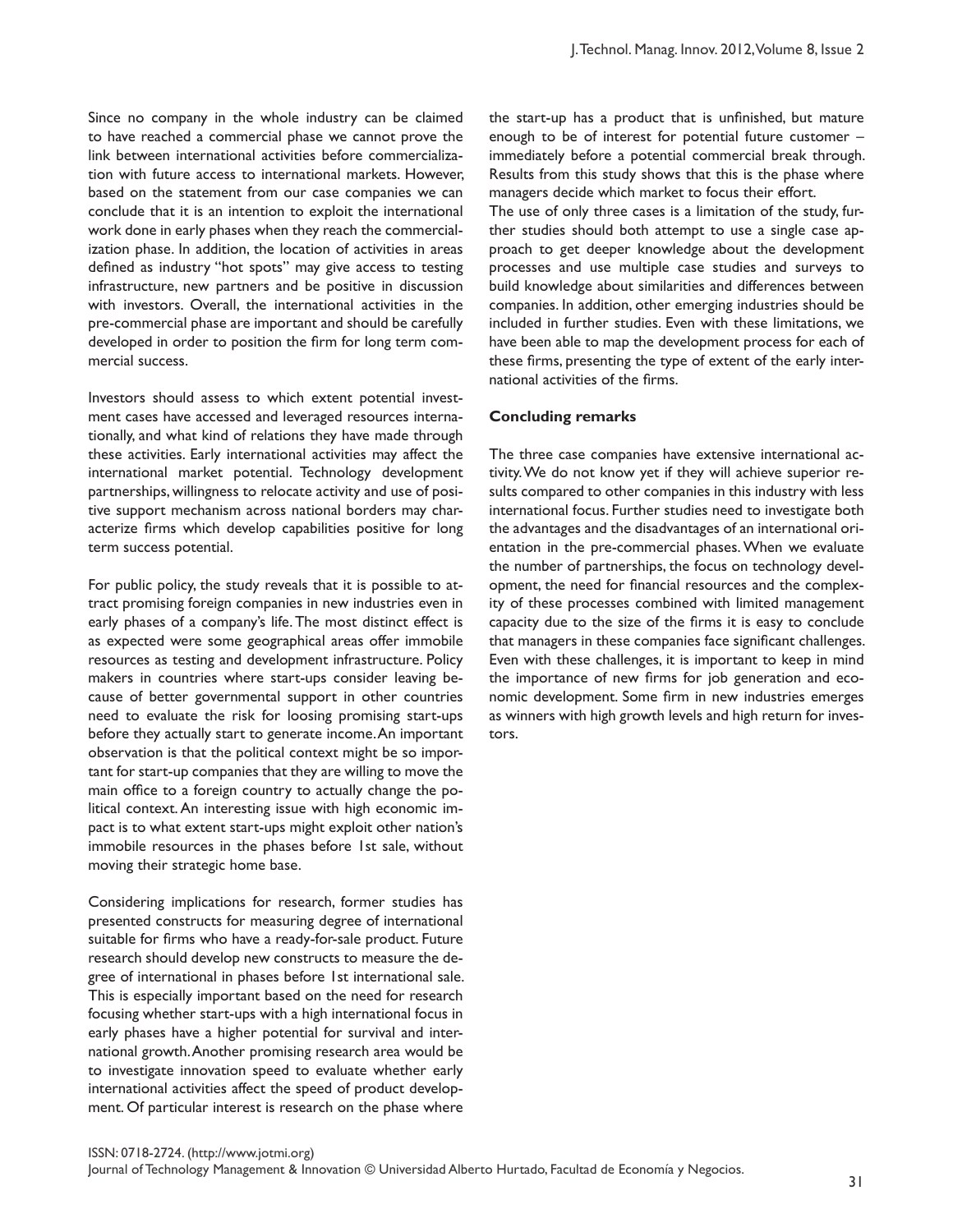# **References**

ANDERSON, C. R. (1984). Stage of the product life cycle, business strategy, and business performance, Academy of Management Journal, (5).

AUTIO, A. (2005). Creative tension: the significance of Ben Oviatt's and Patricia McDougall's article 'toward a theory of international new ventures'. Journal of International Business Studies 36(1).

AUTIO, E., H. J. Sapienza, et al. (2000). Effects of age at entry, knowledge intensity, and imitability on international growth, Academy of Management Journal, 43(5): 909-924.

BARNEY, J. B. P. (1997). Gaining and Sustaining Competitive Advantage.

BERGEK, A., S. Jacobsson, et al. (2008), Analyzing the functional dynamics of technological innovation systems: A scheme of analysis, Research Policy, 37(3): 407-429.

BLOMSTERMO, A., K. Eriksson, et al. (2004). The perceived usefulness of network experiential knowledge in the internationalizing firm, Journal of International Management, 10(3): 355-373.

BOYLE, R., C. Greenwood, et al. (2009). Global Trends in Sustainable Energy Investment 2008, United Nations Environment Programme.

BRUSH, C. G. (1995). International Entrepreneurship: The Effect of Firm Age on Motives for Internationalization, Routledge.

COHEN, W. M. and D. A. Levinthal (1990). Absorptive capacity: A new perspective on learning and innovation, Administrative Science Quarterly, 35(1): 128-152.

COLLIS, D. J. and C. A. Montgomery (1997). Corporate Strategy: Resources and The Scope of The Firm, McGraw-Hill.

COLLIS, D. J. and C. A. Montgomery (1999). Competing on Resources: Strategy in the 1990s. Knowledge and strategy. M. H. Zack, Butterworth-Heinemann: 25-40.

COOMBS, J. E. and D. L. Deeds (2000). International alliances as sources of capital: Evidence from the biotechnology industry, Journal of High Technology Management Research, 11(2): 235.

COVIELLO, N. (1997). Network relationships and the internationalisation process of small software firms, Scandinavian International Business Review 6(4): 361.

COVIELLO, N. and H. Munro (1997). Network relationships and the internationalisation process of small software firms, International Business Review, 6(4): 361-386.

COVIELLO, N. E. (2006). The network dynamics of international new ventures, Journal of International Business Studies, 37(5): 713.

COVIELLO, N. E. and M. P. Cox (2007). The resource dynamics of international new venture networks, Journal of International Entrepreneurship, 4(2-3): 113.

COVIELLO, N. E. and M. V. Jones (2004). Methodological issues in international entrepreneurship research, Journal of Business Venturing, 19(4): 485-508.

CROOK, T. R., D. J. Ketchen Jr., J. G. Combs, and S. Y. Todd (2008). Strategic Resources and Performance: a Meta-analysis. Strategic Management Journal 29 (11): 1141-1154.

ENCAMATION, D. J. and L. T. Wells Jr. (1986). Competitive strategies in global industries: A view from host governments. Competition in global industries. M. E. Porter. Boston, Harvard Business School Press.

ETEMAD, H. (2004). International Entrepreneurship as a Dynamic Adaptive System: Towards a Grounded Theory. Journal of International Entrepreneurship 2(1/2): 5.

ETEMAD, H. (2004). Internationalization of Small and Medium-sized Enterprises: A Grounded Theoretical Framework and an Overview. Canadian Journal of Administrative Sciences 21(1): 1–21.

FEDSPENDING (2009). www.fedspending.org (assessed 20.01.2009).

FOXON, T. J., R. Gross, et al. (2005). UK innovation systems for new and renewable energy technologies: drivers, barriers and systems failures. Energy Policy 33: 2123-2137.

GABRIELSSON, M. and V. H. M. Kirpalani (2004). Born Globals: How to Reach New Business Space Rapidly. International Business Review 13: 555-571.

GREENWOOD, C., A. Hohler, et al. (2008). Global Trends in Sustainable Energy Investment 2007, United Nations Environment Programme.

HOLMES, B., K. Nielsen, et al. (2007). Wave Energy Development & Evaluation Protocol. 7th European Wave & Tidal Energy Conference. Porto, Portugal.

Journal of Technology Management & Innovation © Universidad Alberto Hurtado, Facultad de Economía y Negocios.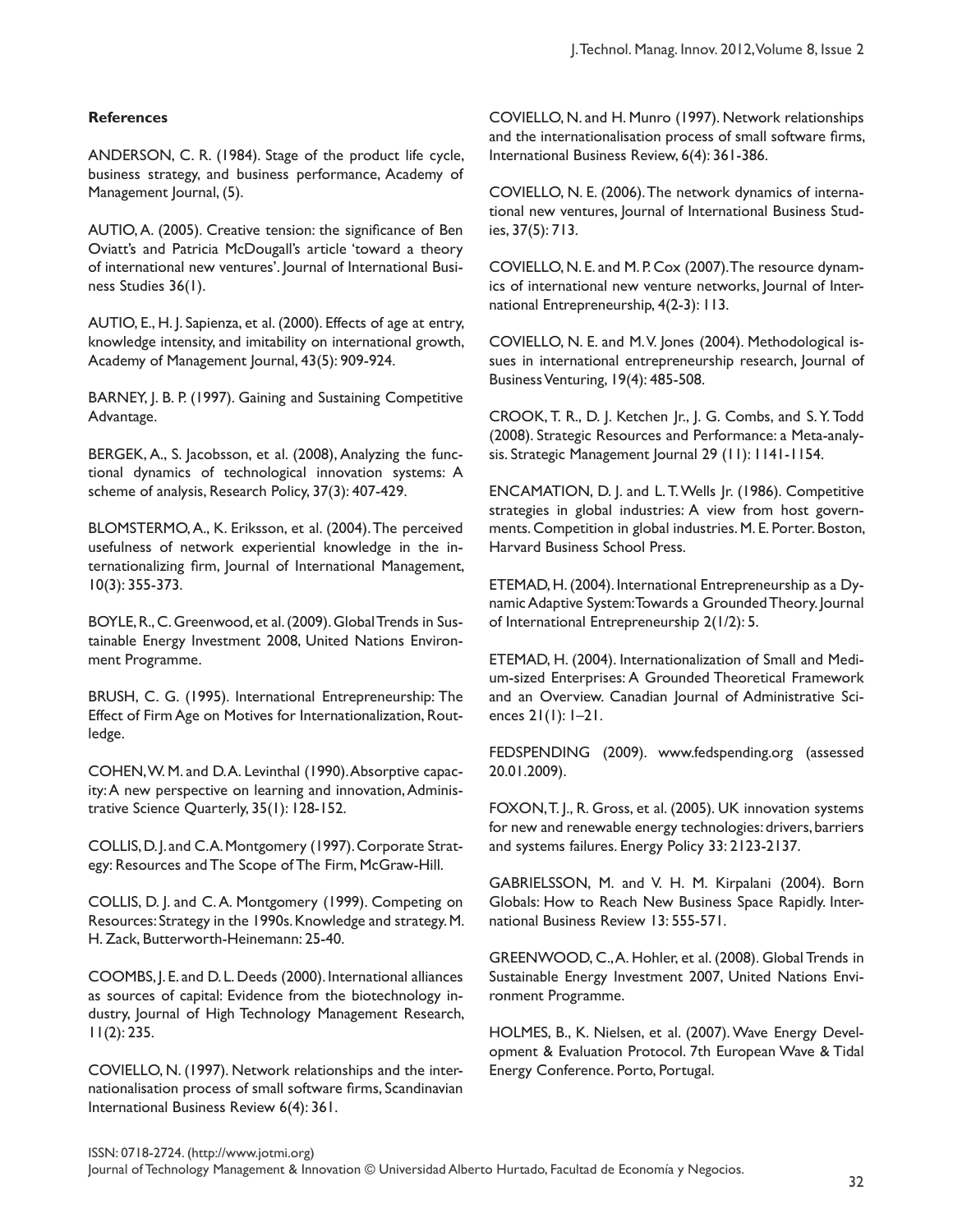IEA (2006). Review and Analysis of Ocean Energy Systems Development and Supporting Policies, International Energy Agency.

IEA (2006). Review and Analysis of Ocean Energy Systems Development and Supporting Policies, International Energy Agency.

JONES, M. V. (2001). First steps in internationalisation-Concepts and evidence from a sample of small high-technology firms. Journal of International Management 7(3): 191-210.

JONES, M. V. and N. E. Coviello (2005). Internationalisation: Conceptualising an Entrepreneurial Process of Behaviour in Time. Journal of International Business Studies 36(3): 284- 303.

KAZANJIAN, R. K. (1988). Relation of dominant problems to stages of growth in technology-based new ventures. Academy of Management Journal 31(2): 257.

KORHONEN, H., R. Luostarinen, et al. (1996). Internationalization of SMEs: Inward--outward patterns and government policy. Management International Review 36(4): 315.

KUEMMERLE, W. (2002). Home base and knowledge management in international ventures. Journal of Business Venturing 17(2): 99-122.

LONDONSTOCKEXCHANGE (2004). AIM - The most successful growth market in the world. London.

LONDONSTOCKEXCHANGE (2009). "www.londonstockexchange.com, code OPT (assessed 20.01.2009)."

LØVDAL, N. S. and A. Aspelund (2010). International Entrepreneurship in the Offshore Renewable Energy Industry. Handbook of Research on Energy Entrepreneurship. R. Wustenhagen and R. Wuebker, Edward Elgar Publishing.

LUOSTARINEN, R. (1979). Internationalization of the firm. Helsinki School of Economics, Dissertation, Series A: 30, Helsinki School of Economics, Helsinki.

MALERBA, F. (2002). Sectoral systems of innovation and production. Research Policy 31(2): 247.

MCDOUGALL, P. P. (1989). International versus domestic entrepreneurship: New venture strategic behavior and industry structure. Journal of Business Venturing 4(6): 387-400.

MEG (2004). Harnessing Scotland's Marine Energy Potential; Report for the Scottish Executive, Marine Energy Group.

MEI (2007). Decreto-Lei n.o 225/2007. M. D. E. E. D. INO-VAÇÃO.

MOEN, Ø. (1999). The relationship between firm size, competitive advantages and export performance revisited. International Small Business Journal 18(1): 53.

MOEN, Ø. (2002). The Born Globals – a new generation of small European exporters. International Marketing Review 19 (2): 156-175.

OCEANPOWERTECHNOLOGIES (2008). Annual Report For The Year Ended April 30, 2008 (see www.oceanpowertechnologies.com)

OVIATT, B. M. and F. McDougall (1994). Toward a theory of international new ventures. Journal of international business studies 25(1): 45.

PENROSE, E. T. (1959). The Theory of the Growth of the Firm, Oxford University Press.

PETERAF, M. A. (1997). The cornerstone of competitive advantages: A resource based view. Resources; Firms; and Strategies: A Reader in the Resource-Based Perspective. N. J. Foss, Oxford University Press.

PORTER, M. E. (1990). The Competitive Advantage of Nations, Free Press.

POUDER, R. and H. S. J. Caron (1996). Hot Spots and Blind Spots: Geographical Clusters of Firms and Innovation, The Academy of Management Review, 21(4): 1192-1225.

PRASHANTHAM, S. (2008). New Venture Internationalization as Strategic Renewal, European Management Journal, 26(6): 378.

RENNIE, M. W. (1993). Born Global, The McKinsey Quarterly, (4): 45-52.

RIALP, A., J. Rialp, et al. (2005). The Phenomenon of Early Internationalizing Firms: What do we know after a Decade (1993-2003) of Scientific Inquiry?, International Business Review, 14(2): 147-166.

ROSS, D. (1995). Power from the Waves, Oxford University Press, New York.

ROUSE, M.J. (1999). Rethinking research methods for the resource-based perspective: isolating sources of sustainable Competitive advantage. Strategic Management Journal 20(5): 487-494.

ISSN: 0718-2724. (http://www.jotmi.org)